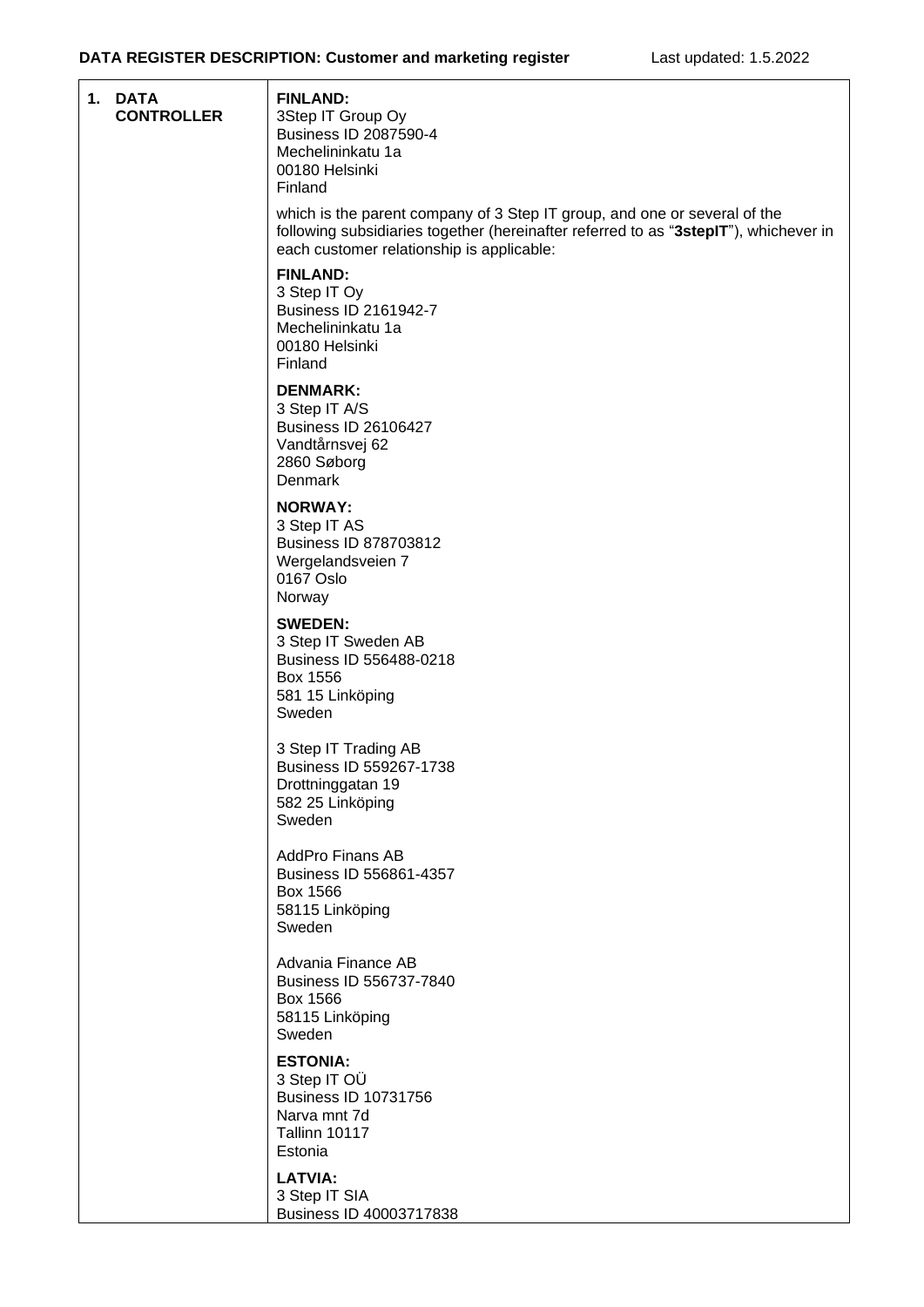| Vilandes iela 3                       |
|---------------------------------------|
| LV-1010, Riga                         |
| Latvia                                |
| LITHUANIA:                            |
| UAB 3Step IT<br>Business ID 300059934 |
|                                       |
| Juozo Balčikonio g. 9                 |
| LT-08247 Vilnius                      |
| Lithuania                             |
|                                       |
|                                       |
|                                       |
|                                       |
|                                       |
|                                       |
|                                       |
|                                       |
|                                       |
|                                       |
|                                       |
|                                       |
|                                       |
|                                       |
|                                       |
|                                       |
|                                       |
|                                       |
|                                       |
|                                       |
|                                       |
|                                       |
|                                       |
|                                       |
|                                       |
|                                       |
|                                       |
|                                       |
|                                       |
|                                       |
|                                       |
|                                       |
|                                       |
|                                       |
|                                       |
|                                       |
|                                       |
|                                       |
|                                       |
|                                       |
|                                       |
|                                       |
|                                       |
|                                       |
|                                       |
|                                       |
|                                       |
|                                       |
|                                       |
|                                       |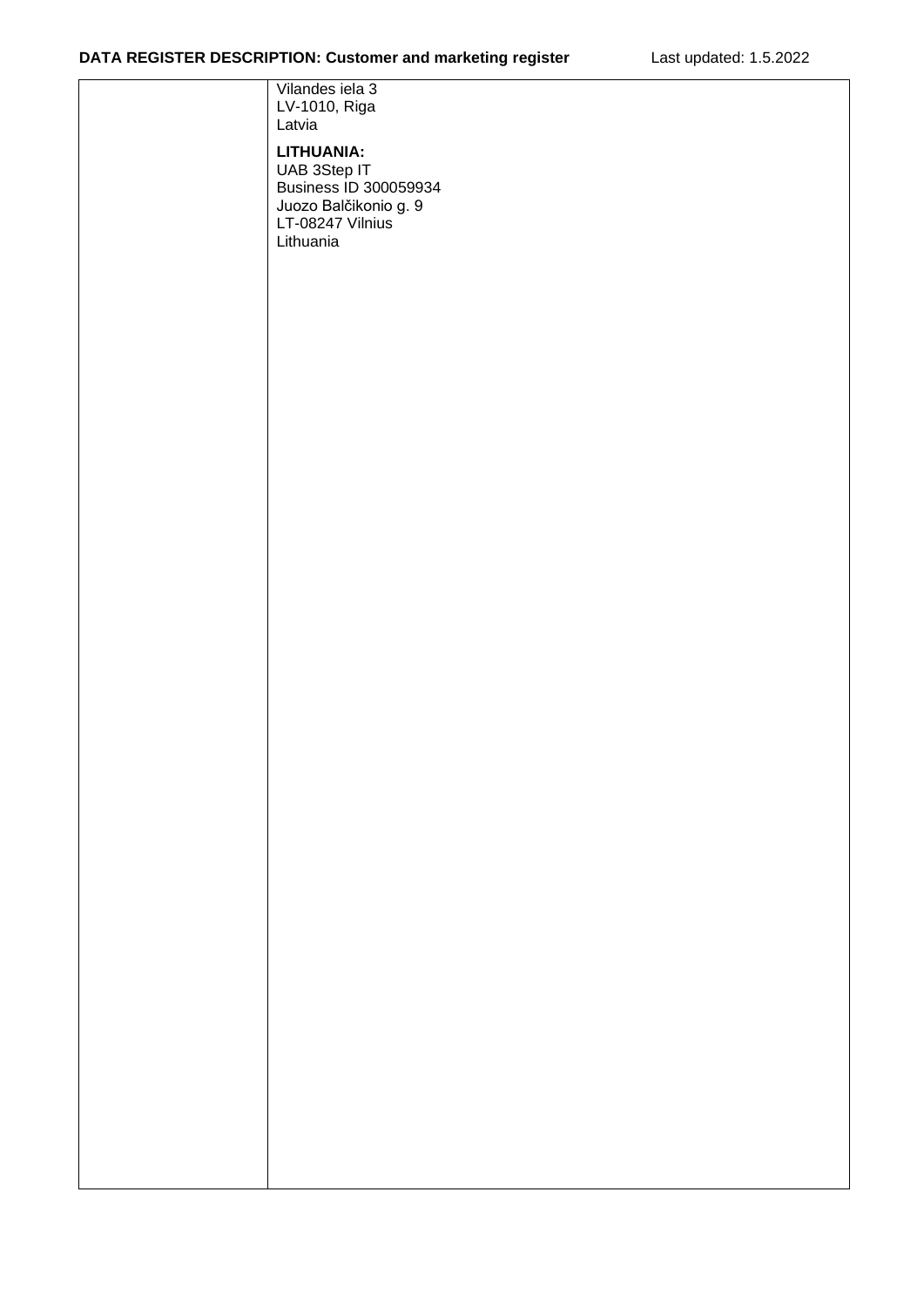| 2. | <b>CONTACT</b><br><b>PERSON IN</b><br><b>MATTERS</b><br><b>REGARDING DATA</b><br><b>REGISTER</b> | <b>Data Protection Office</b><br>3 Step IT Group Oy<br>dpo(at)3stepit.com                                                                                                                                                                                                                                                                                                                                                                                                                                                                                                                                                                                                    |
|----|--------------------------------------------------------------------------------------------------|------------------------------------------------------------------------------------------------------------------------------------------------------------------------------------------------------------------------------------------------------------------------------------------------------------------------------------------------------------------------------------------------------------------------------------------------------------------------------------------------------------------------------------------------------------------------------------------------------------------------------------------------------------------------------|
|    | 3. NAME OF DATA<br><b>REGISTER</b>                                                               | Customer and marketing register                                                                                                                                                                                                                                                                                                                                                                                                                                                                                                                                                                                                                                              |
|    | 4. PURPOSE OF AND<br><b>LEGAL GROUNDS</b><br><b>FOR PROCESSING</b><br>OF PERSONAL<br><b>DATA</b> | The purpose of processing of personal data included in the customer register is:<br>to provide and deliver the services and products to the customers;<br>communication with the customer;<br>fulfilment of any other obligation towards customers;<br>to develop and manage the customer relationship;<br>۰<br>to the extent permitted by applicable laws, advertising and marketing and<br>statistical purposes;<br>communication, advertising and marketing; and<br>statistical purposes.<br>$\overline{\phantom{a}}$<br>Processing of personal data included in this register is based on:<br>The legitimate interests pursued by the controller defined in point (f) of |
|    |                                                                                                  | Article 6(1) of General Data Protection Regulation (EU) 2016/679. The<br>legitimate interest of the data controller is managing and developing the<br>contractual relationship with its customer, pursuing its obligations within<br>such contractual relationship by i.a. conducting communications and<br>delivering messages to the data subject, and pursuing direct marketing by<br>i.e. conducting communications and delivering messages to the data<br>subject.                                                                                                                                                                                                      |
|    |                                                                                                  | The purpose and data content regarding personal data collected in relation to<br>Know Your Customer (KYC) obligations is described separately in Customer<br>identification register (KYC/CDD).                                                                                                                                                                                                                                                                                                                                                                                                                                                                              |
| 5. | <b>DATA CONTENT</b>                                                                              | <b>CUSTOMER DATA (Existing customers):</b>                                                                                                                                                                                                                                                                                                                                                                                                                                                                                                                                                                                                                                   |
|    | <b>OF REGISTER</b>                                                                               | The types of personal data collected:                                                                                                                                                                                                                                                                                                                                                                                                                                                                                                                                                                                                                                        |
|    |                                                                                                  | Name, address and contact information of the customer or contact<br>persons, representatives and/or decision-makers of the customer.<br>Register may also contain other personal data relating to data subject's<br>attendance to 3 Step IT's marketing or other events and general<br>information of data subject's areas of interest.                                                                                                                                                                                                                                                                                                                                      |
|    |                                                                                                  | The categories of data subjects:                                                                                                                                                                                                                                                                                                                                                                                                                                                                                                                                                                                                                                             |
|    |                                                                                                  | Representatives of the customer, members of customers management,<br>customers owners                                                                                                                                                                                                                                                                                                                                                                                                                                                                                                                                                                                        |
|    |                                                                                                  | <b>MARKETING DATA (Prospects):</b>                                                                                                                                                                                                                                                                                                                                                                                                                                                                                                                                                                                                                                           |
|    |                                                                                                  | The types of personal data collected:                                                                                                                                                                                                                                                                                                                                                                                                                                                                                                                                                                                                                                        |
|    |                                                                                                  | contact details and other data that data subjects give via 3 Step IT<br>website, email correspondence, and occasionally in other ways, such as<br>by attending to webinars or seminars or other events<br>data received from use of 3 Step IT website, e.g. cookies sent to device<br>used in visiting the website<br>data from public sources, e.g. job title from LinkedIn<br>۰                                                                                                                                                                                                                                                                                            |
|    |                                                                                                  | The categories of data subjects:                                                                                                                                                                                                                                                                                                                                                                                                                                                                                                                                                                                                                                             |